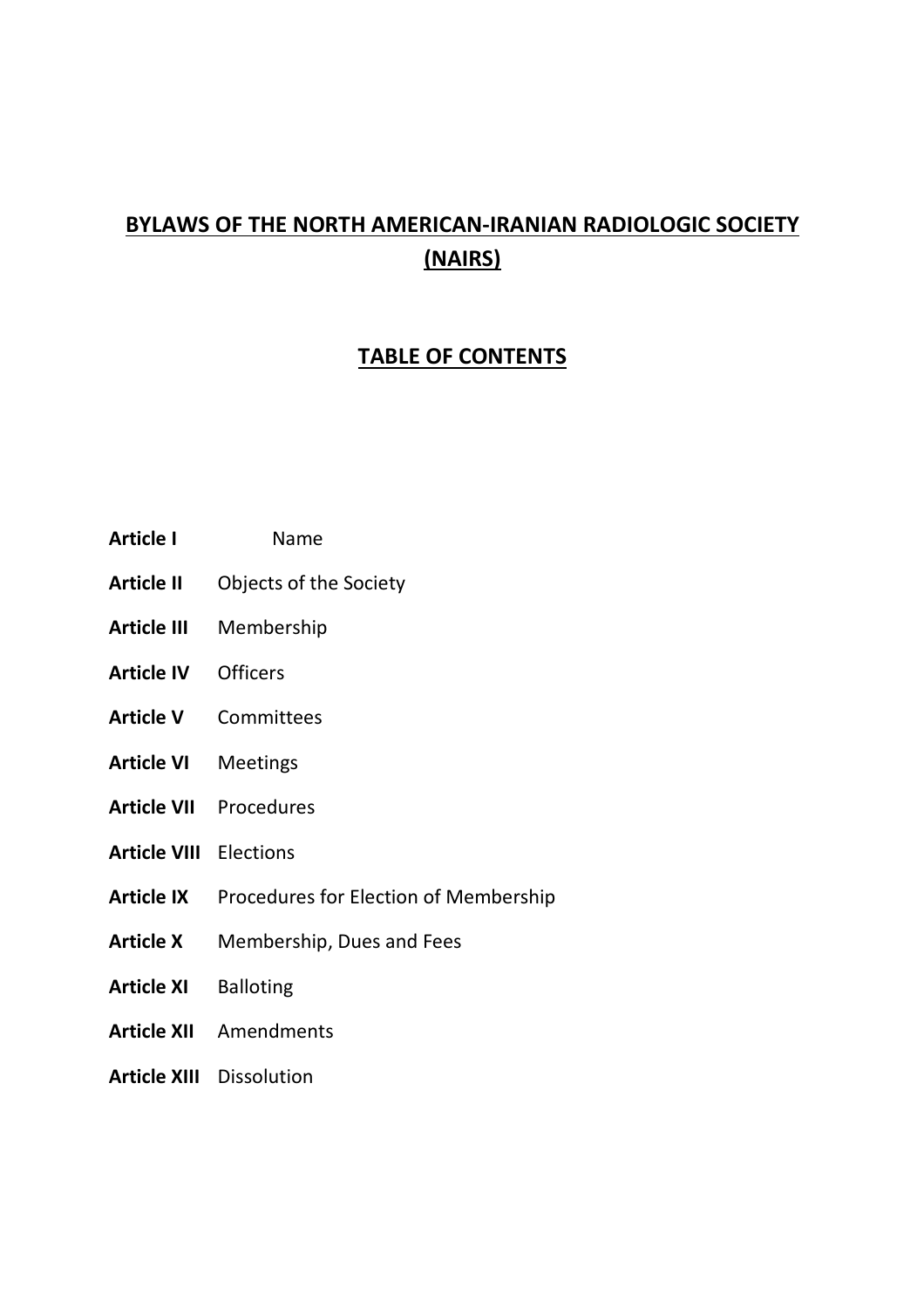### **ARTICLE I**

#### **NAME**

Section 1 There is organization shall be known as the North American-Iranian Radiological Society (NAIRS).

### **ARTICLE II**

### **OBJECTS OF THE SOCIETY**

- Section 1 To advance the science and art of radiology through a professional non-profit Society of radiologists and individuals in related fields of medicine and science.
- Section 2 To bring together radiologists and individuals in related fields to improve the understanding, research and teaching of radiology, and to promote closer fellowship and exchange of ideas.
- Section 3 To provide a meeting for the presentation and discussion of research papers and dissemination of knowledge.
- Section 4 To provide educational endeavors for the members.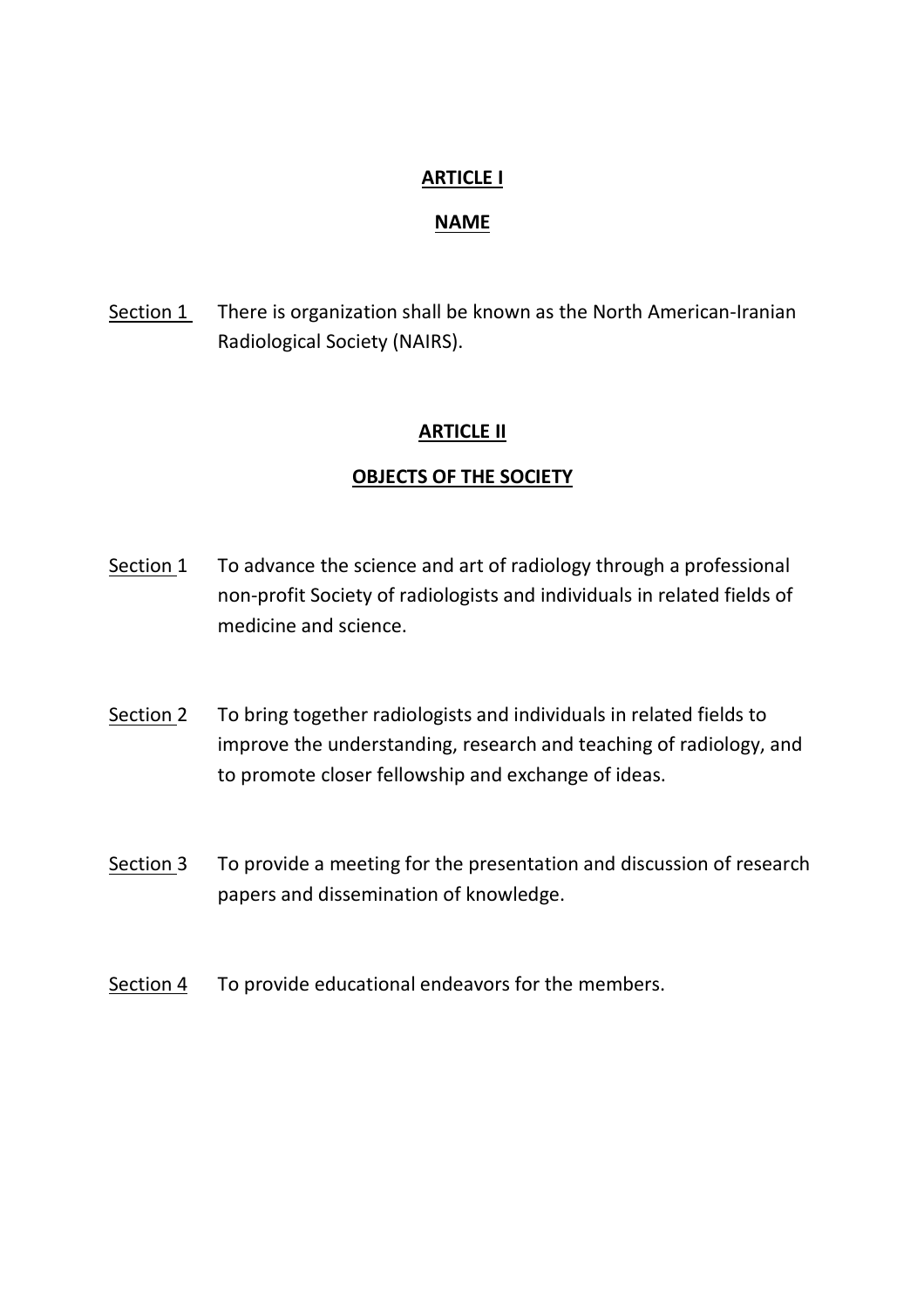# **ARTICLE III**

### **MEMBERSHIP**

- Section 1 Membership in the Society shall be restricted to eligible radiologists and physicians or scientists working in related fields.
- Section 2 The categories of membership shall be:

1. Active members (either full or trainee members - only full members will have voting powers)

2. Honorary members.

ACTIVE MEMBERS: Radiologists engaged in the practice, teaching or research of Radiology, and physicians or scientists working in related fields.

HONORARY MEMBERS: Physicians or scientists who have made outstanding contribution to the science and art of Radiology or related disciplines. Honorary members shall be elected by the Executive Committee.

# **ARTICLE IV**

# **OFFICERS**

Section 1 Officers of the Society shall be the President, President-elect, Secretary and Treasurer. One member may be elected Secretary and Treasurer or one member may be elected as Secretary and another as Treasurer. The term of office shall be two (2) years for President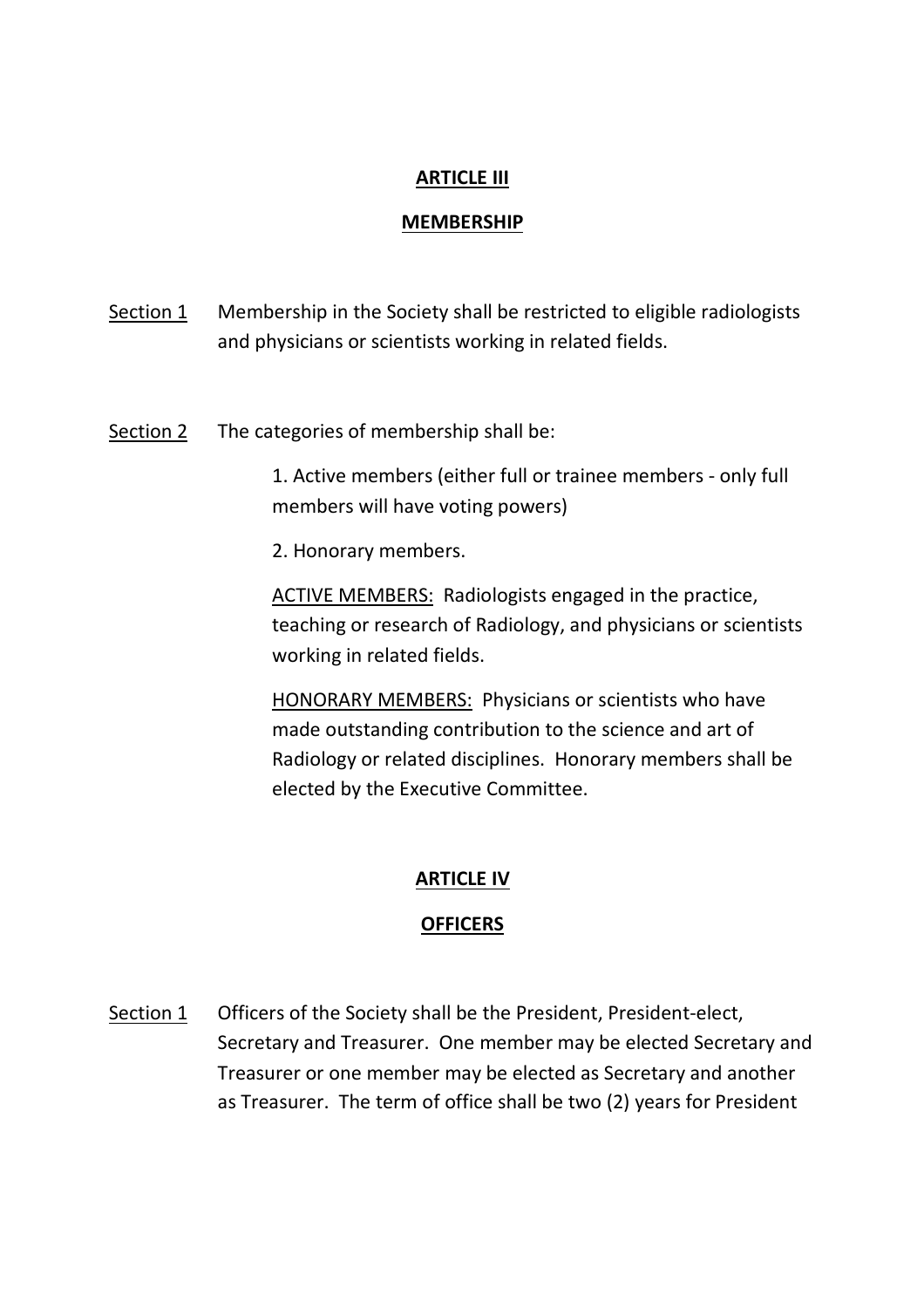and President-elect, and four (4) years for the Secretary, Treasurer, or Secretary-Treasurer. The Secretary, Treasure or Secretary-Treasurer may be elected for two (2) terms. Each officer shall be an active member in good standing.

- Section 2 The President shall be presiding officer of the Society, Chairperson of the Executive Committee, and an ex-officio member of all committees. She/he shall perform all the duties which are custom and parliamentary practice commonly associate with the office of President. Her/his term of office as President shall begin at the adjournment of the annual meeting which she/he was elected. The President shall serve on the Executive Committee for 2 years after his/her term of office expires; exceptionally, this period may be extended at the discretion of the Executive Committee.
- Section 3 The President-elect shall succeed the President. If the President is unable to act, she/he shall perform the duties of the President. The President-elect shall be a member of the executive committee.
- Section 4 The Secretary shall perform the duties of the President if both the President and President-elect are unavailable to act; she/he shall be a member of the Executive Committee and a member ex-officio of all other committees.

The Secretary shall keep or cause to be kept a correct and permanent record of the proceedings of the Society. She/he shall keep a current alphabetical list of the members specifying there current addresses, and classification of their membership. She/he shall provide safe keeping for all records and transactions of the Society which possess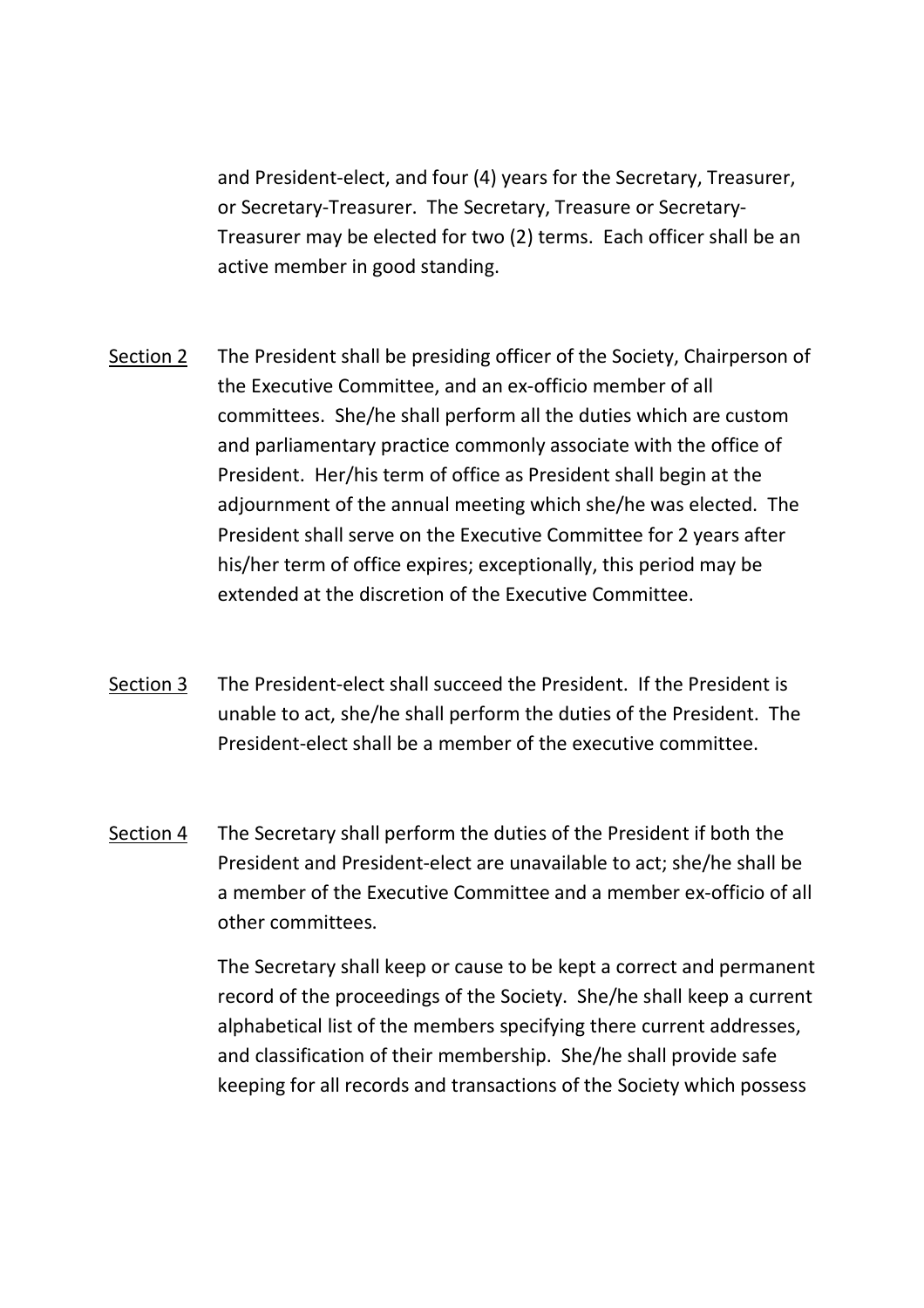historical value, not later than three (3) months after each annual meeting of the Society.

Section 5 The Treasurer shall collect and be accountable for all funds of the Society and shall disperse from the treasury such funds only upon order of the Executive Committee. She/he shall keep the complete and permanent record of the financial transactions of the Society. She/he shall make a full financial report and present a budget for the following year to full members not later than 60 days after the annual meeting of the Society. The Treasurer shall be a member of the Executive Committee and shall provide, upon request, the Executive Committee with quarterly finance reports of the Society.

### **ARTICLE V**

#### **COMMITTEES**

- Section 1 Standing committees of the Society shall be as follows: Executive Committee, Membership Committee, Education Committee, Communication Committee, and Rules Committee. Committee chairs shall be selected by the Executed Committee. Each committee chair overseas recruitment of committee members and provide semiannual reports to the Executed Committee. Action of all committees shall be reported to the membership and are subject to review and approval unless otherwise provided for in the Bylaws.
- Section 2 The Executive Committee shall consists of the President, the President-elect, Secretary, Treasurer, immediate Past President, two (2) members-at-large. Their terms are described in Article IV, Section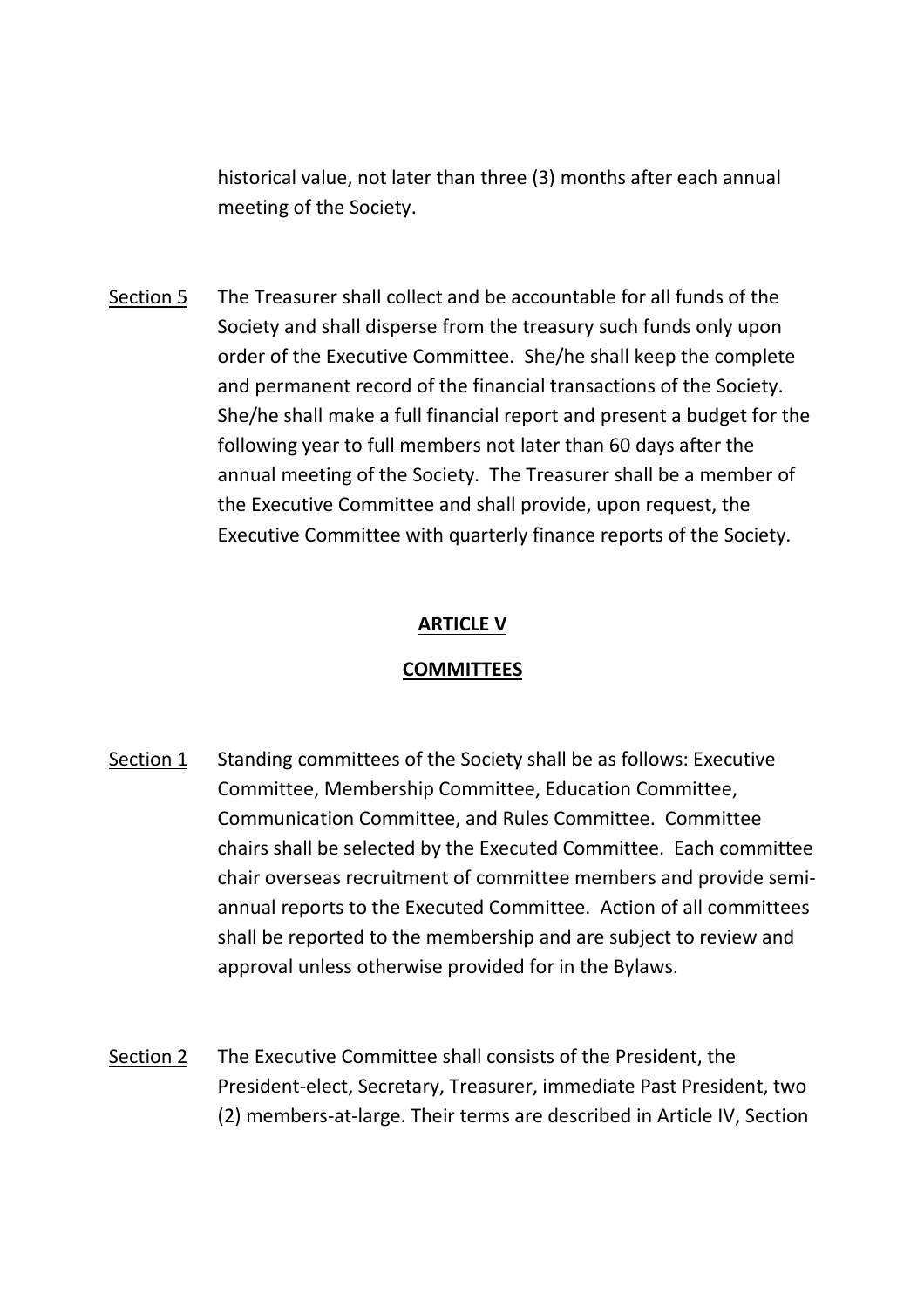I. The members-at-large shall each serve for a period of two (2) years and shall not be eligible for consecutive reappointment. The President shall be the Chairperson of the Executive Committee. The Executive Committee shall be empowered to carry out the business of the Society between meetings of the membership and to manage the funds and expenditure of the Society. No money or other valuable property of the Society shall be expended or otherwise disbursed without the sanction of the majority of the Executive Committee. Any amount over 20% of the total reserve should be approved by a three fourth majority of voting members.

- Section 3 The Executive Committee shall fix the time and place of meetings, as well as dues for the ensuing year which shall be consistent with the operational needs of the Society. Surplus funds shall be applied to the general treasury funds. The Executive Committee shall have general supervision of the affairs of the Society not otherwise provided for.
- Section 4 The Education Committee shall consist of the chair of the committee and up to four (4) additional active members, each of whom shall serve for two (2) years. A Chairperson will be appointed, exceptionally, the tenure of appointment may be extended at the discretion of the President. In addition to these, the President may appoint one or more active members to serve for one year in order to help with the arrangements for a particular meeting. It shall be the duty of the committee to determine the character and scope of the scientific proceedings of the membership meeting of the Society at each annual meeting. It shall have the right to accept or reject papers for presentation at the meeting and shall exercise proper control over the format, time allotment, including discussions, and the arrangement of the presentations. The Secretary must receive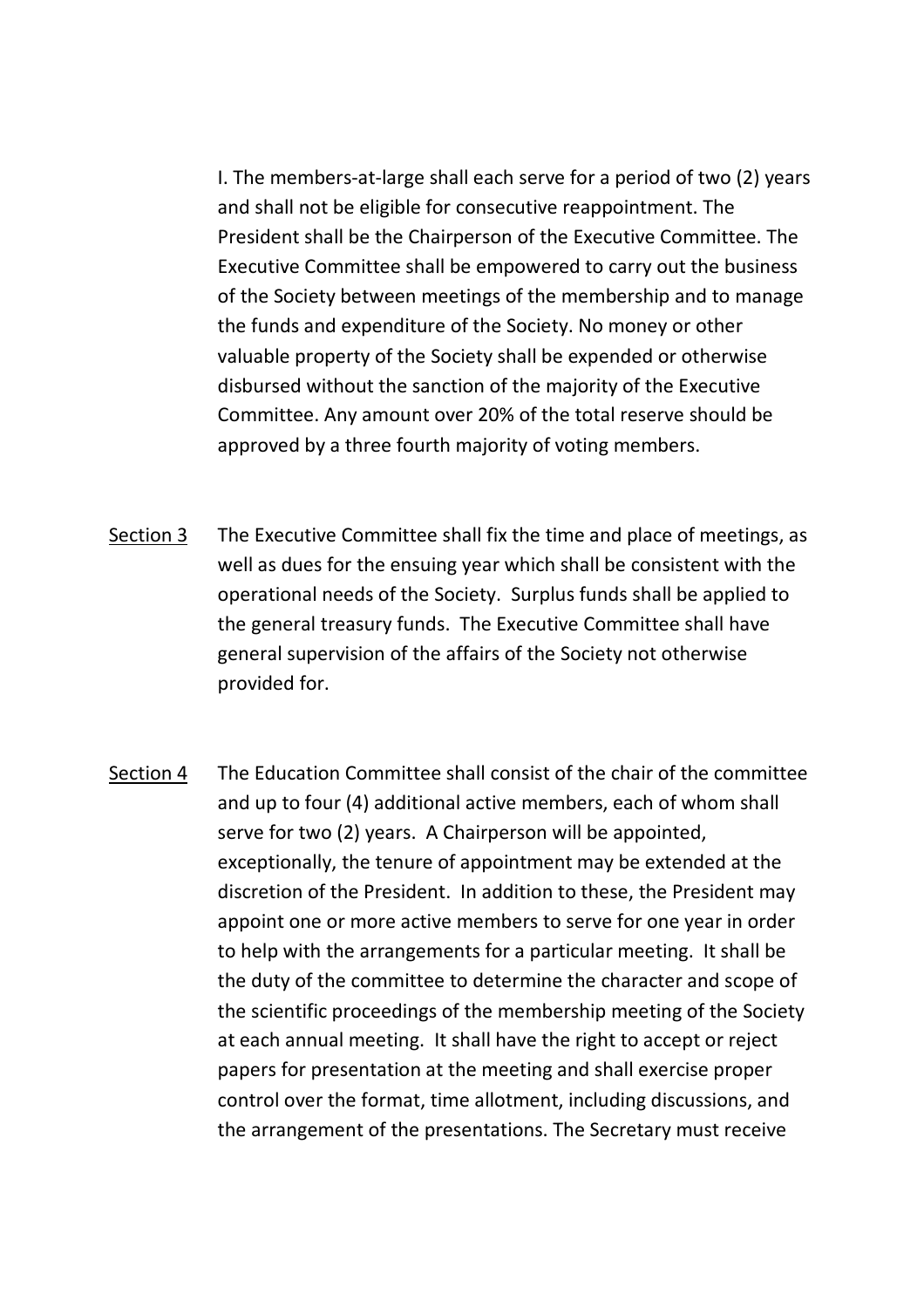the program from the Education Community Chairperson at a reasonable time prior to the annual meeting. A program shall be sent to each member of the Society at least two weeks prior to the meeting.

Section 5 The Communication committee shall half four (4) members including the Chairperson. Each committee member shall serve for two (2) years. This committee will ensure periodic communication of both Society's business and news to the members.

.

- Section 6 The Membership Committee shall consist of five (5) active members, one of whom shall be the Chairperson, each of whom shall serve for two (2) years. It shall be the responsibility of the Membership Committee to ensure a satisfactory balance of membership in the Society between radiologists and other scientists, such that the Society shall maintain a primary interest in diagnostic radiology.
- Section 7 The Rules committee shall consist of the President, the immediate Past-President and the Secretary. The Rules committee shall be responsible for the bylaws and may be called upon to interpret bylaws when questions arise. It shall on the order of the Executive Committee prepare and submit amendments to the bylaws, edit and present to the members any amendments proposed by members of the Society, and may on its own motion preface and present to the members of any amendments which it deems necessary. It shall receive all resolutions introduced by members; it may reword them or combine those having the same intent to prepare for presentation. It shall present such amendments to the members accompanied by the recommendation of that Committee. To change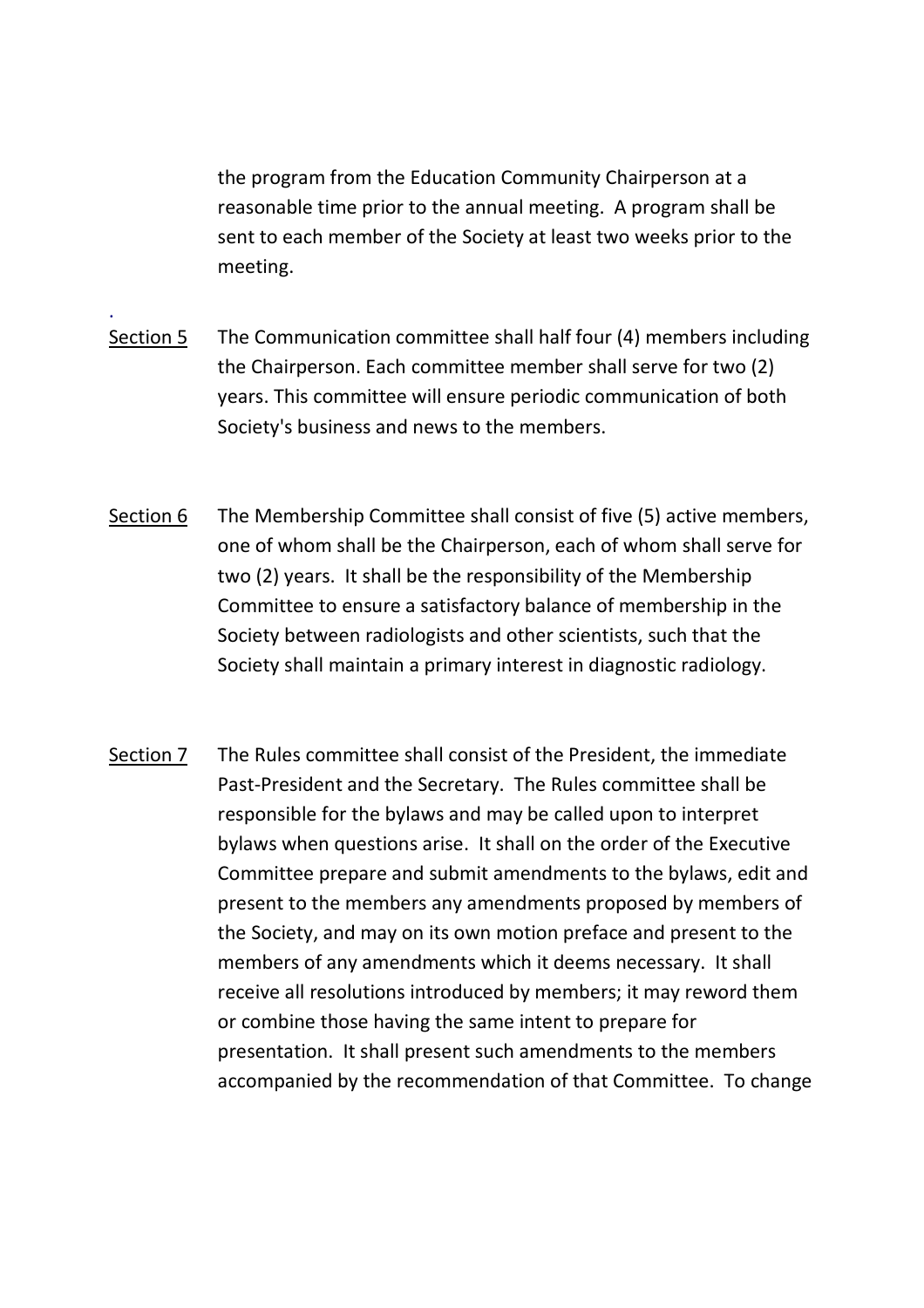the bylaws a minimum of 51% of members of votes should be present, and the majority vote will be deemed as final.

- Section 8 All other necessary committees and representatives not specifically mentioned previously shall be appointed by the President.
- Section 9 Where committee appointments are for more than one year, the principle of overlapping tenure should be applied when possible.

# **ARTICLE VI**

### **MEETINGS**

Section 1 The Society shall meet at least once annually and such meetings shall consist of business and scientific/educational sessions.

# **ARTICLE VII**

# **PROCEDURES**

- Section 1 The membership year shall begin on the  $15<sup>th</sup>$  of October and shall end on the 14<sup>th</sup> of October.
- Section 2 In the absence of contrary statements in the bylaws, Robert's Rules of Order shall govern the procedure.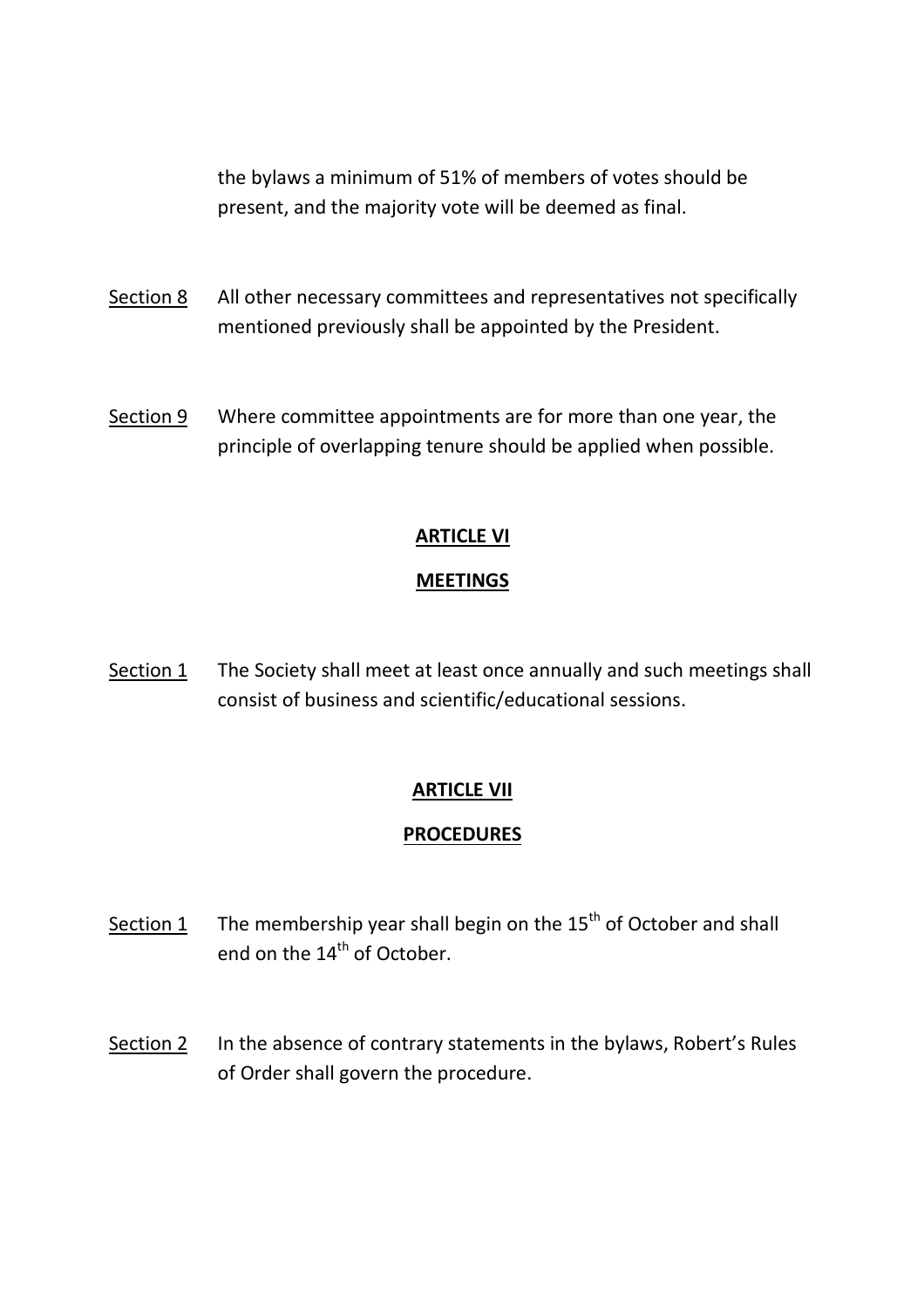#### Section 3 Order of business:

- 1. Call to order
- 2. Report of Communication Committee
- 3. Report of Membership Committee
- 4. Report of Rules Committee
- 5. Report of Education Committee
- 6. Installation of Society Officers
- 7. Adjournment

#### **ARTICLES VIII**

#### **ELECTIONS**

- Section 1 Officers (except founding officers) of the society shall be elected by voting members to serve for a period as indicated in the bylaws.
- Section 2 The procedure for election of officers of the society shall be as follows: the Executive Committee shall nominate one candidate for each of the offices of the Society (President, President-elect, Secretary, and Treasurer) and for the two (2) Members-at-large to serve on the Executive Committee. Having obtained the candidates consent, they shall report the names to the Society. The President shall give opportunity for other nominations to be made from the membership, after which all nominations shall be closed.
- Section 3 In all cases where more than one person shall be nominated for the same office, votes shall be cast by secret ballot.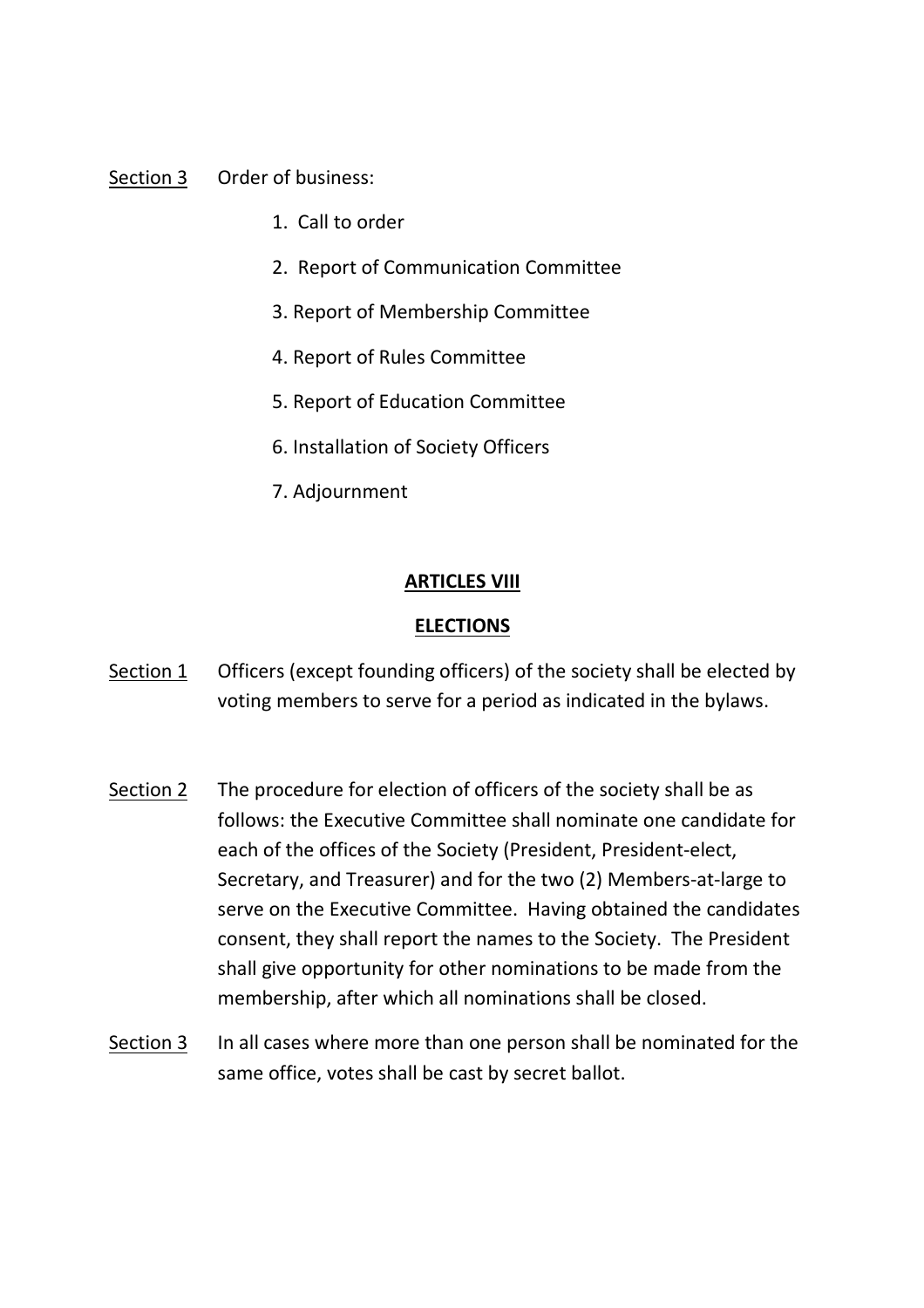Section 4 In case of a tie ballot, the presiding officer shall declare the election for that position void. Additional nominations shall be called for before another vote is taken. If more than two (2) candidates are nominated and there is a tie between two (2) of these candidates, then the candidate with the lesser number of votes shall be dropped and the election performed again.

#### **ARTICLE IX**

#### **PROCEDUERS FOR ELECTION OF MEMBERSHIP**

- Section  $1$  Application for membership in the Society may be made by the radiologists and physicians or scientists working in related fields.
- Section 2 Applications must be made, in writing, to the Secretary of the Society, and must be accompanied by the curriculum vitae of the applicant. Supporting communication from one active member of the Society should be sent directly to the Secretary.
- Section 3 Those applicants received three months in advance of the annual meeting of the Society will be considered by the Membership Committee, who will make recommendations to the Executive Committee. The names of persons whose recommendations are endorsed by the Executive Committee will propose for the election as members of the Society by the membership.
- Section 4 A list of approved candidates shall be presented at the annual meeting for approval by the Society. The 51% vote of the attending full members shall be necessary for election. All those elected shall be members of the Society immediately following the vote.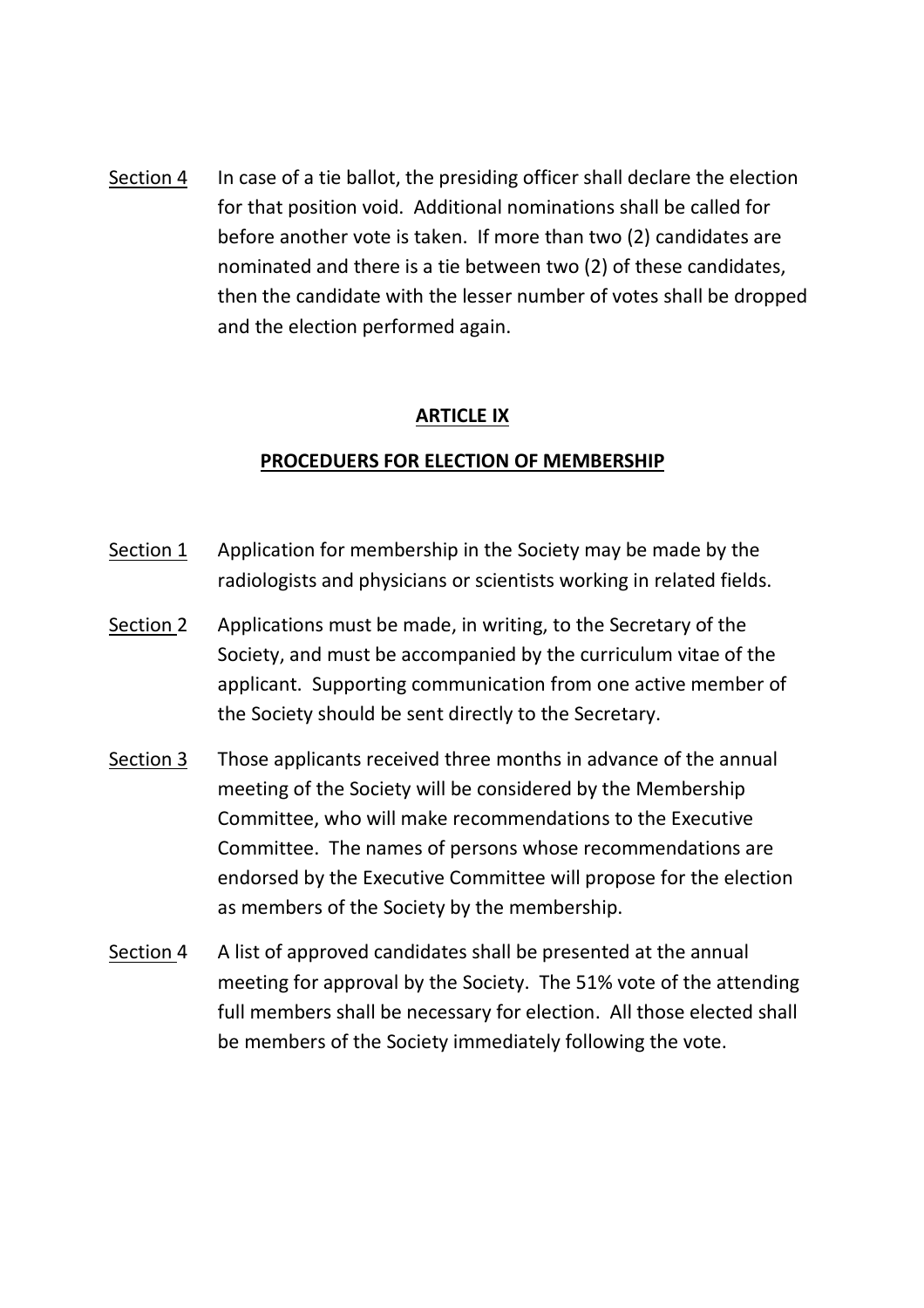Section 5 The Membership election procedure may be reviewed and modified annually by the Executive Committee to fit the Society's needs.

### **ARTICLE X**

#### **MEMBERSHIP, DUES AND FEES**

- Section 1 The dues of the society shall be due and payable on October 15th. Dues so paid shall cover the fiscal year beginning on January 1st, of the next year. Subject to the approval of the membership, the dues shall be set annually by the Executive Committee and shall be consistent with the needs of the Society.
- Section 2 The dues shall be delinquent on December 31st of each year and delinquent members shall be notified by that date. Failure to pay the dues shall result in dropping off the delinquent members from the Society unless there are extenuating circumstances.

# **ARTICLE XI**

# **BALLOTING**

Section 1 Voting at meetings shall be in the usual manner of other balloting except as otherwise specified in the bylaws.